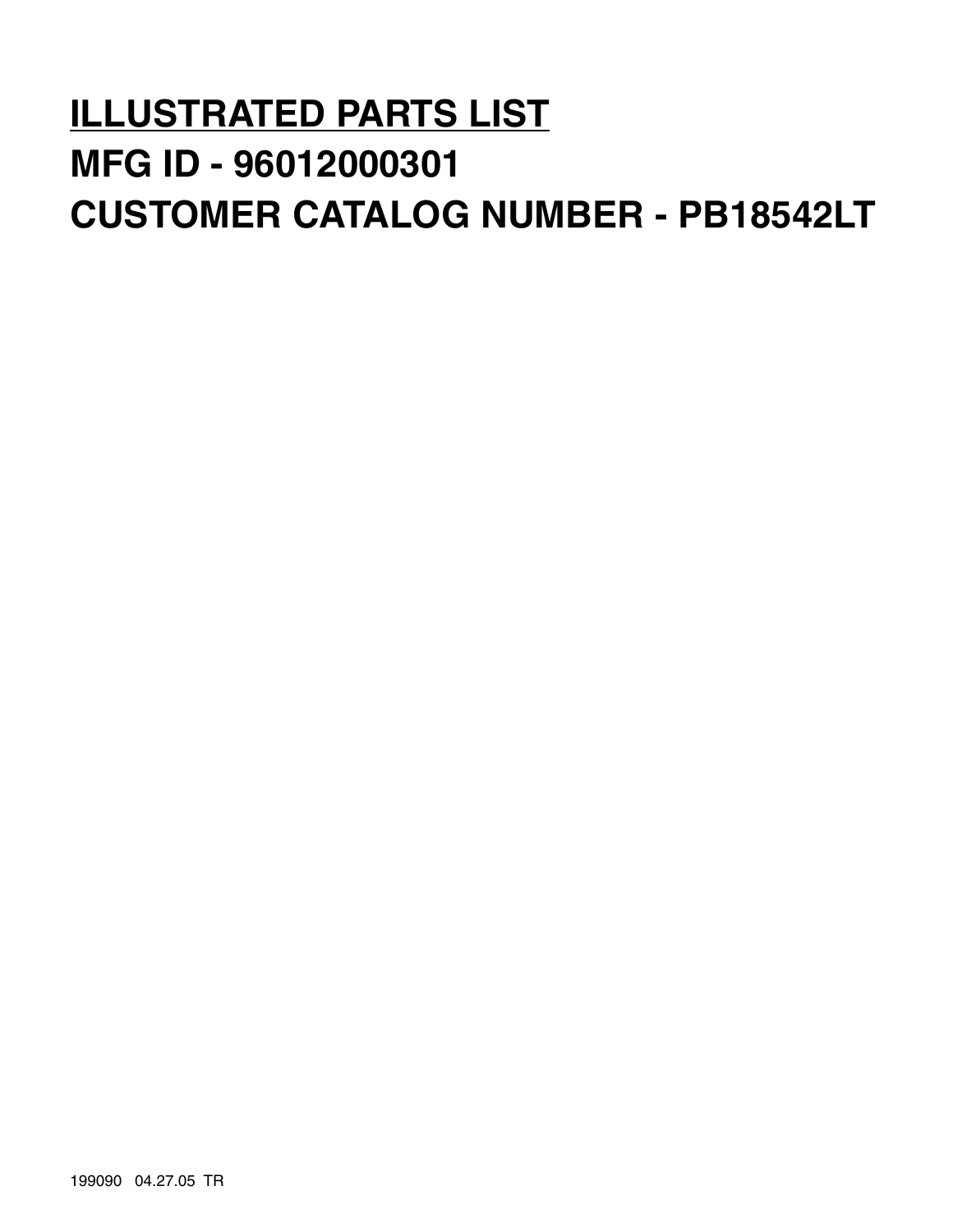**TRACTOR - - MODEL NUMBER PB18542LT (96012000301)** 

#### **DECALS**



#### **WHEELS AND TIRES**



| KEY<br>NO. | PART<br>NO. | <b>DESCRIPTION</b>                  |
|------------|-------------|-------------------------------------|
| 1          | 59192       | Cap Valve Tire                      |
| 2          | 65139       | <b>Stem Valve</b>                   |
| 3          | 106222X     | Tire FT 15 x 6 0 - 6 Service        |
| 4          | 59904       | Tube Front (Service Item Only)      |
| 5          |             | 106732X421 Rim Asm 6" front Service |
| 6          | 278H        | Fitting Grease (Front Wheel Only)   |
| 7          | 9040H       | Bearing Flange (Front Wheel nly)    |
| 8          | 106108X421  | Rim Asm 8" rear Service             |
| 9          | 138468      | Tire R T 20 x 8-8 Service           |
| 10         | 7152J       | Tube Rear (Service Item Only)       |
| 11         | 104757X421  | Cap Axle Blk 1 50 x 1 00            |
|            | 144334      | Sealant, Tire (10 oz. Tube)         |
|            |             |                                     |

**NOTE:** All component dimensions given in U.S. inches 1 inch =  $25.4 \, \text{mm}$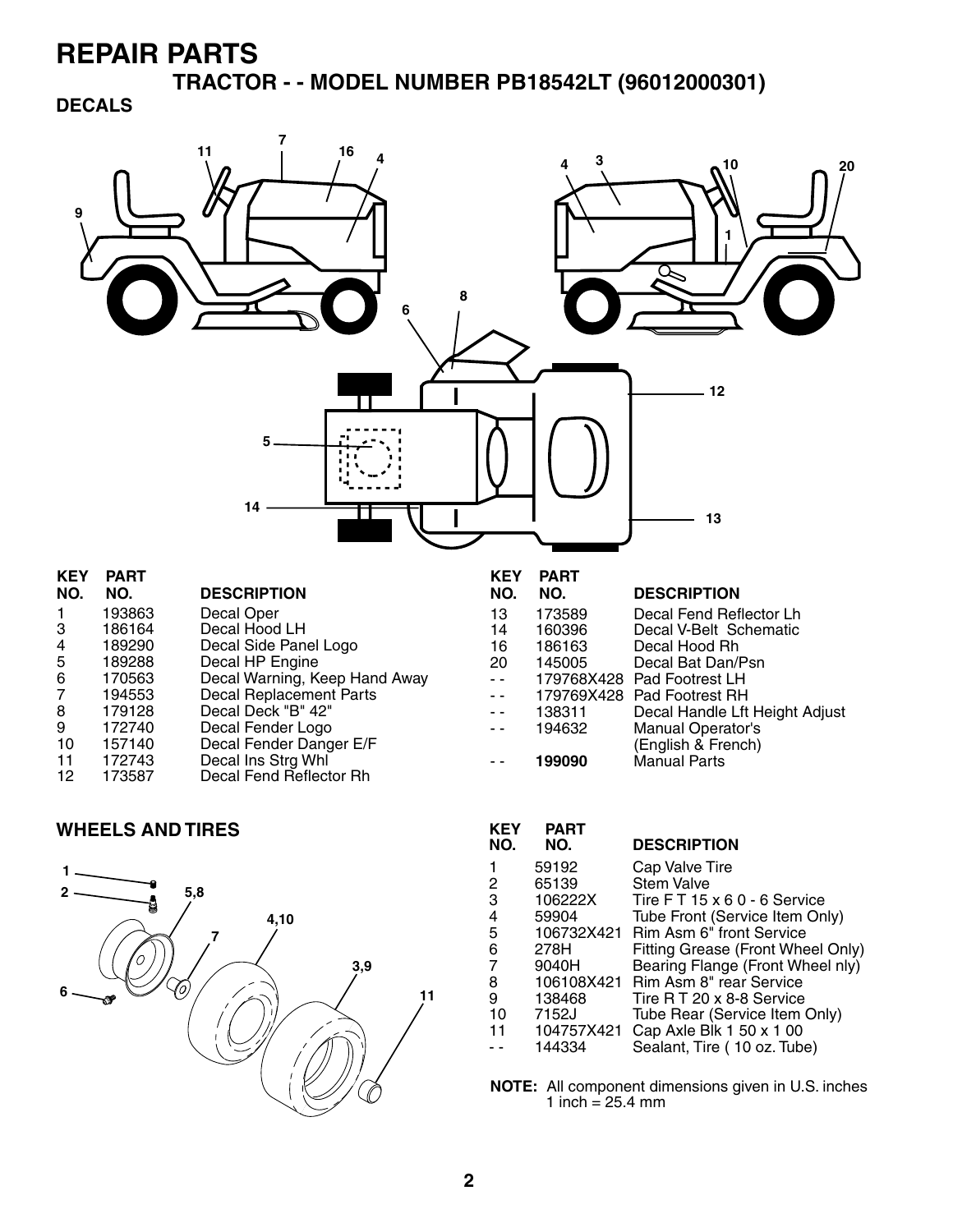**TRACTOR - - MODEL NUMBER PB18542LT (96012000301) SCHEMATIC**

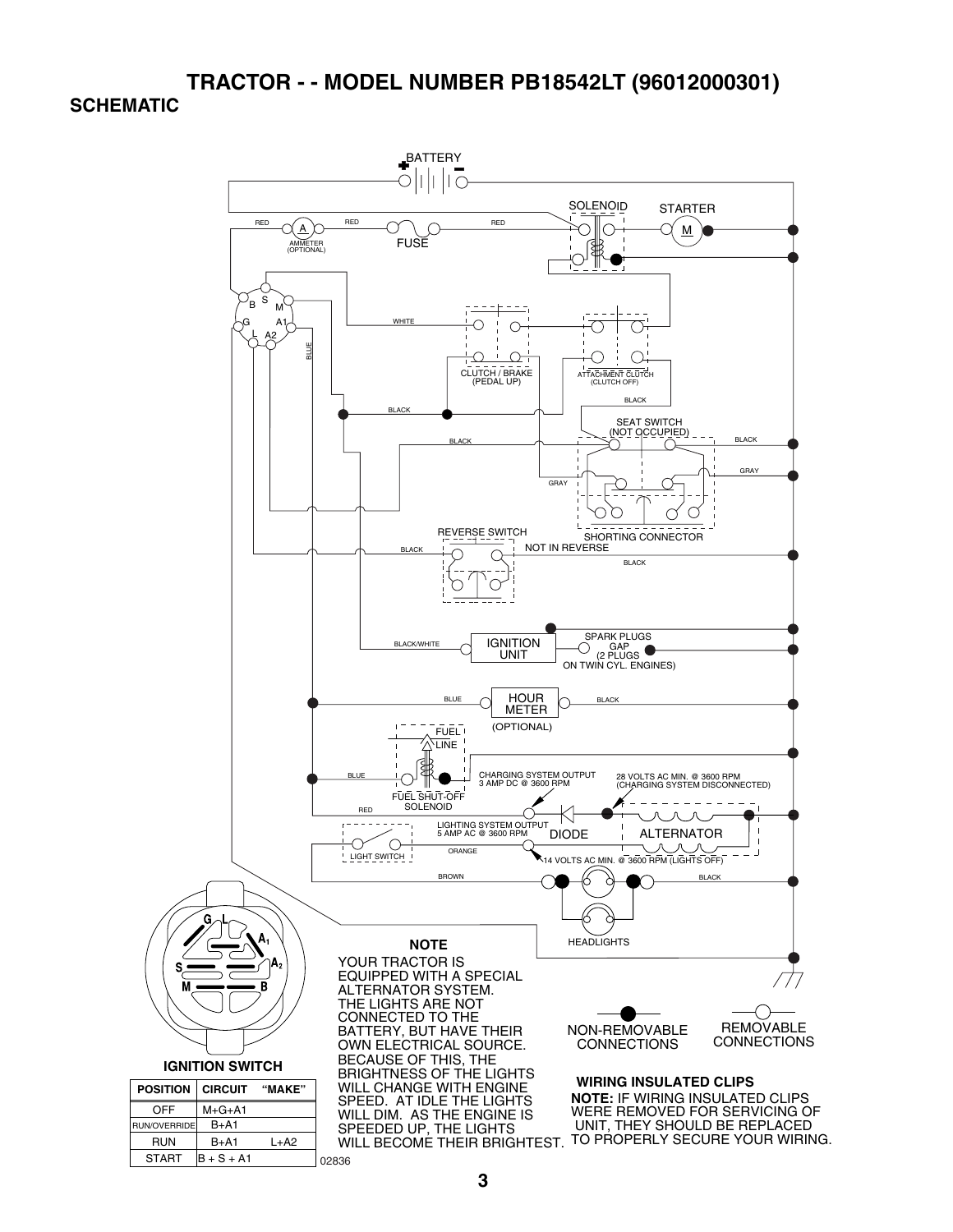**TRACTOR - - MODEL NUMBER PB18542LT (96012000301)** 

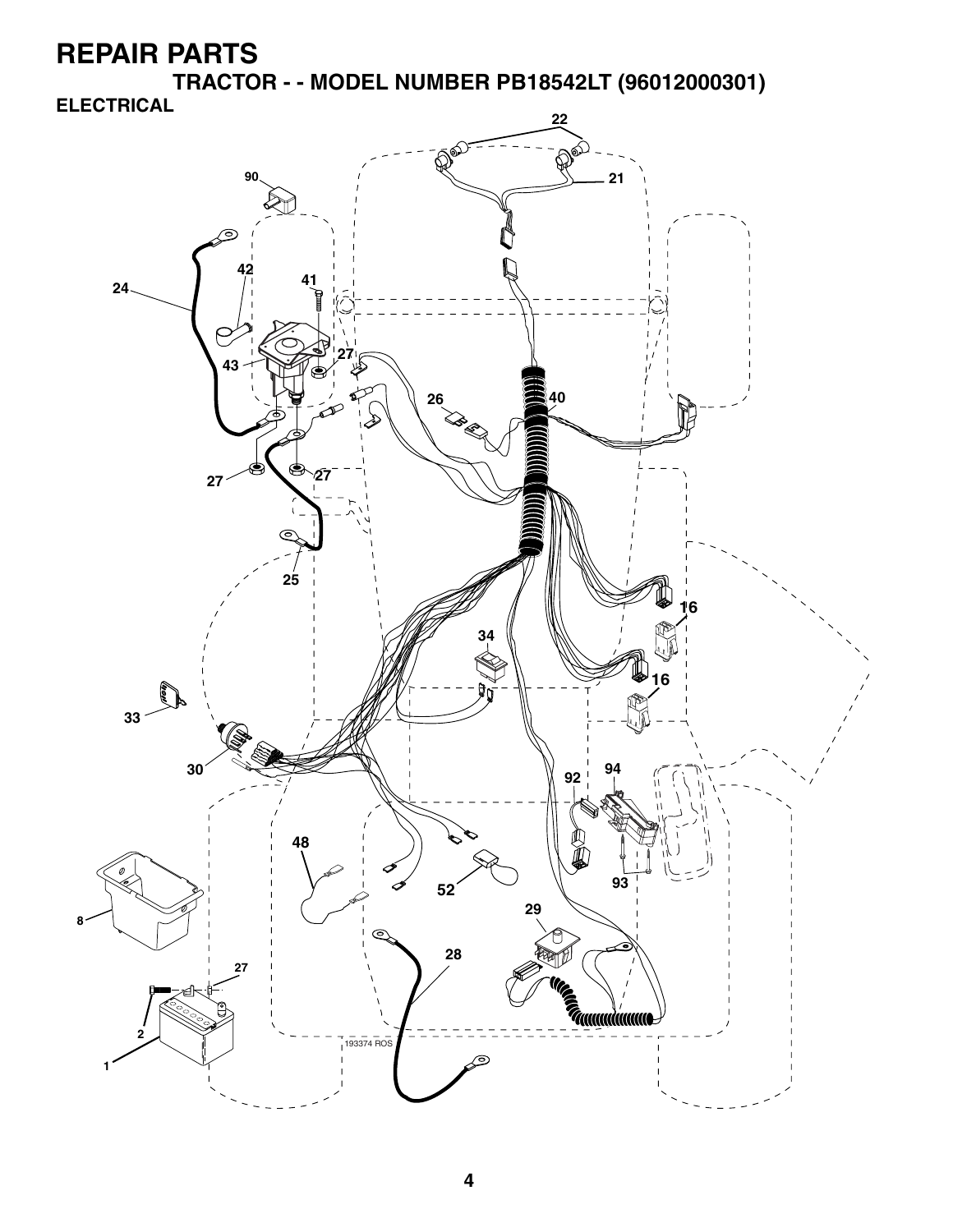**TRACTOR - - MODEL NUMBER PB18542LT (96012000301) ELECTRICAL**

| NO.            | <b>KEY PART</b><br>NO. | <b>DESCRIPTION</b>                    |
|----------------|------------------------|---------------------------------------|
|                |                        |                                       |
| 1              | 163465                 | Battery                               |
| $\overline{c}$ | 74760412               | Bolt Hex Hd 1/4-20 unc x 3/4          |
| 8              | 176689                 | <b>Box Battery</b>                    |
| 16             | 176138                 | Switch Interlock                      |
| 21 —           | 183759                 | Harness Socket Light                  |
| 22             | 4152J                  | Bulb, Light # 1156                    |
| 24             | 4799J                  | <b>Cable Battery</b>                  |
|                | 25 146147              | Cable Battery 6 Ga. Red w/16 wire 44" |
|                | 26 175158              | Fuse                                  |
| 27             | 73510400               | Nut Keps Hex 1/4-20 unc               |
| 28             | 4207J                  | Cable Ground 12" Blk 6 Ga.            |
| 29             | 192749                 | Switch Seat                           |
| 30             | 193350                 | Switch Ign                            |
|                | 33 140401              | Key Ign Molded Generic                |
| 34 —           | 110712X                | Switch Light/Reset                    |
|                | 40 193374              | Harness Ign                           |
|                | 41 71110408            | Bolt Fin Hex 1/4-20 unc x 1/2         |
| 42             | 131563                 | <b>Cover Terminal Red</b>             |
| 43             | 178861                 | Solenoid                              |
| 48             | 140844                 | Adapter Ammeter                       |
| 52             | 141940                 | <b>Protection Loop</b>                |
|                | 90 180449              | Cover Terminal                        |
|                | 92 193465              | Harness Pigtail Reverse Switch        |
| 93 —           | 192540                 | Screw Plastic 10-14 x 2.0             |
| 94             | 191834                 | Modual Reverse ROS                    |

**NOTE:** All component dimensions given in U.S. inches 1 inch = 25.4 mm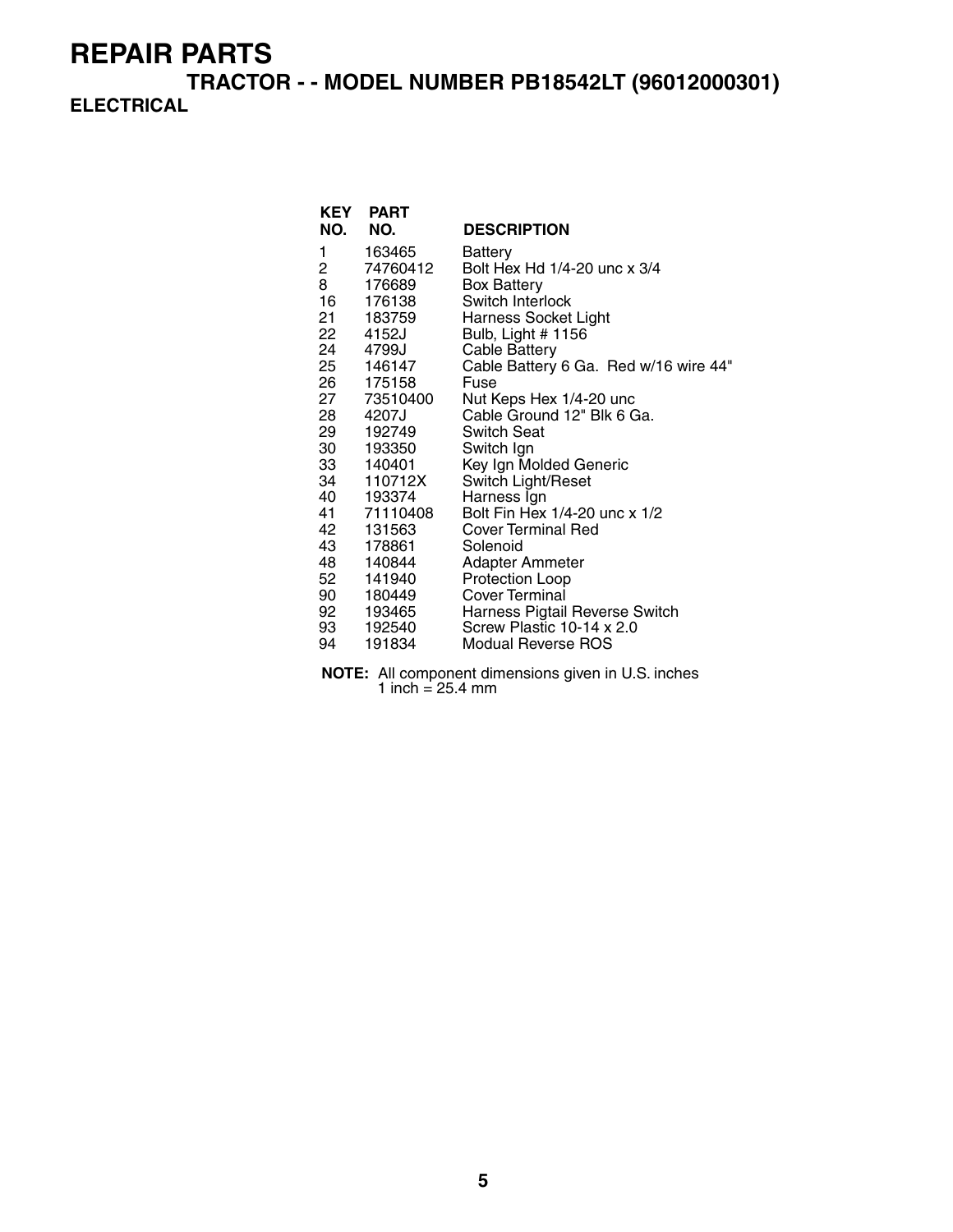**TRACTOR - - MODEL NUMBER PB18542LT (96012000301) CHASSIS AND ENCLOSURES**

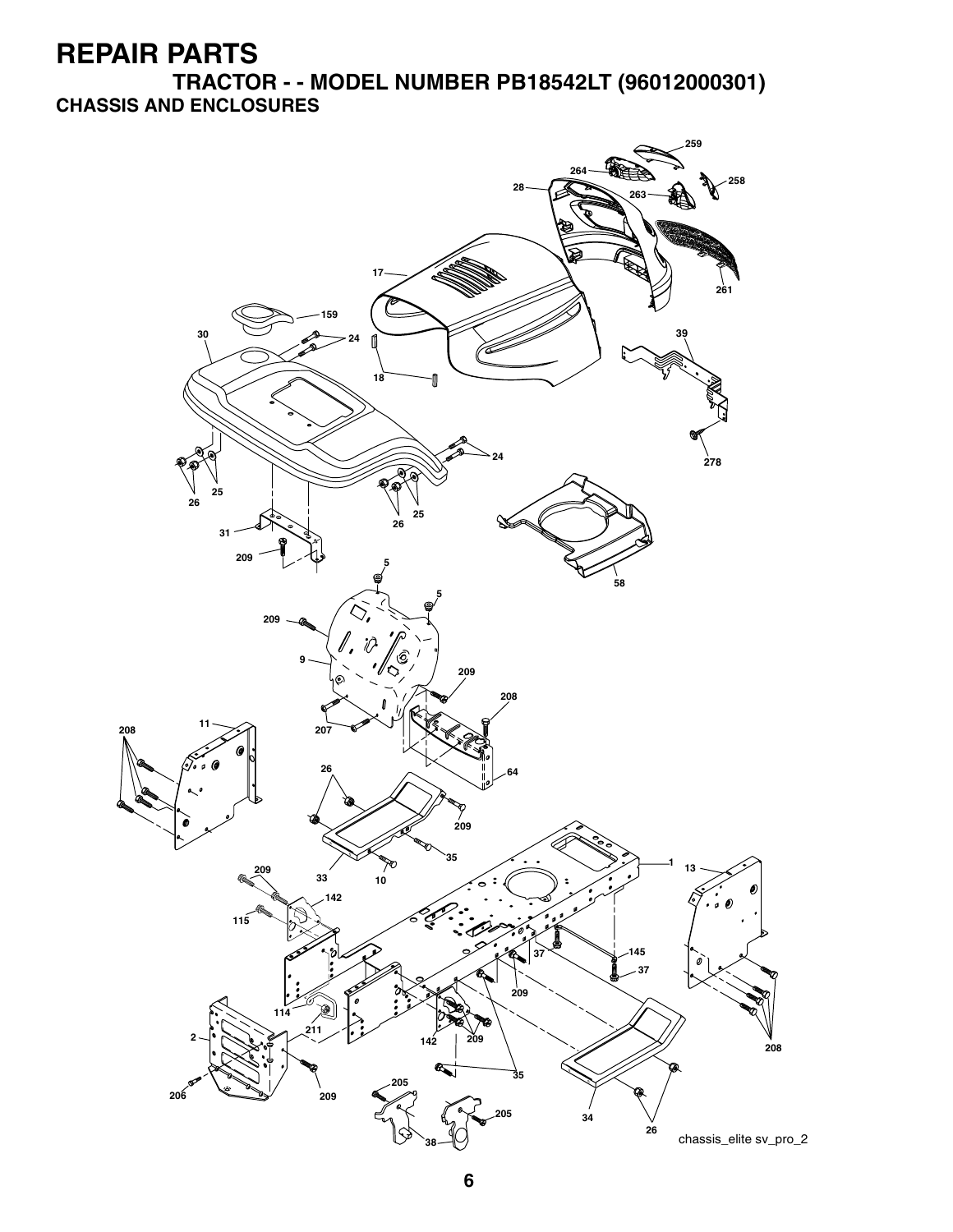#### **TRACTOR - - MODEL NUMBER PB18542LT (96012000301) CHASSIS AND ENCLOSURES**

| <b>KEY</b><br>NO. | <b>PART</b><br>NO.     | <b>DESCRIPTION</b>                                 |
|-------------------|------------------------|----------------------------------------------------|
| 1                 | 174619                 | Chassis                                            |
| $\overline{c}$    | 176554                 | Drawbar                                            |
| 5                 | 155272                 | <b>Bumper Hood/Dash</b>                            |
| 9                 | 193510X010 Dash P/L    |                                                    |
| 10                | 72140608               | Bolt Carriage 3/8-16 x 1                           |
| 11                | 174996                 | Panel Dash Lh                                      |
| 13                | 179174X010             | Panel Dash Rh                                      |
| 17                | 183393X428             | Hood                                               |
| 18                | 184921                 | <b>Bumper Hood</b>                                 |
| 24                | 74780616               | Bolt Fin Hex 3/8-16 unc x 1 Gr. 5                  |
| 25                | 19131312               | Washer 13/32 x 13/16 x 12 Ga.                      |
| 26                | 73800600               | Nut Lock Hex W/Ins 3/8-16 unc                      |
| 28                | 183828                 | Grille/Lens Asm (Includes Key Nos.                 |
|                   |                        | 258, 259, 261, 263, 264)                           |
| 30                | 192528X428             | Fender                                             |
| 31                | 136619                 | <b>Bracket Fender</b>                              |
| 33                | 179716X428 Footrest LH |                                                    |
| 34                | 179717X428 Footrest RH |                                                    |
| 35                | 72110606               | Bolt RDHD SHT SQNK 3/8-16 x 3/4                    |
| 37                | 17490508               | Screw Thdrol 6/16-18 x 1/2 TYT                     |
| 38                | 175710                 | <b>Bracket Asm Pivot Mower Rear</b>                |
| 39                | 174714                 | <b>Bracket Pivot</b>                               |
| 58                | 184322                 | Duct Air                                           |
| 64                | 154798                 | Dash Lower STLT                                    |
| 114<br>115        | 158112<br>17060620     | Keeper Belt Rear LH<br>Screw THDROL 3/8-16 x 1-1/4 |
| 142               | 175702                 | <b>Plate Reinforcement STLT</b>                    |
| 145               | 156524                 | Rod Pivot Chassis/Hood                             |
| 159               | 169473X428             | Cupholder                                          |
| 205               | 17490608               | Screw Thdrol 3/8-16 x 1/2                          |
| 206               | 170165                 | Bolt Shoulder 5/16-18                              |
| 207               | 17670508               | Screw Thdrol 5/16-18 x 1/2                         |
| 208               | 17670608               | Screw Thdrol 3/8-16 x 1/2                          |
| 209               | 17000612               | Screw Hexwsh Thdr 3/8-16 x 3/4                     |
| 211               | 145212                 | Nut Hex Flange Lock                                |
| 258               | 183835X599             | Lens Grille Pro RH                                 |
| 259               | 183834X599             | Lens Grille Pro LH                                 |
| 261               | 183829X428             | <b>Insert Grille</b>                               |
| 263               | 183833                 | <b>Bezel Grille RH</b>                             |
| 264               | 183832                 | <b>Bezel Grille LH</b>                             |
| 278               | 191611                 | Screw 10 x 3/4 Single Lead                         |
| $\sim$ $\sim$     | 5479J                  | Plug BTN BIK                                       |
| - -               | 187801                 | <b>Plug Domed Plastic</b>                          |

**NOTE:** All component dimensions given in U.S. inches 1 inch = 25.4 mm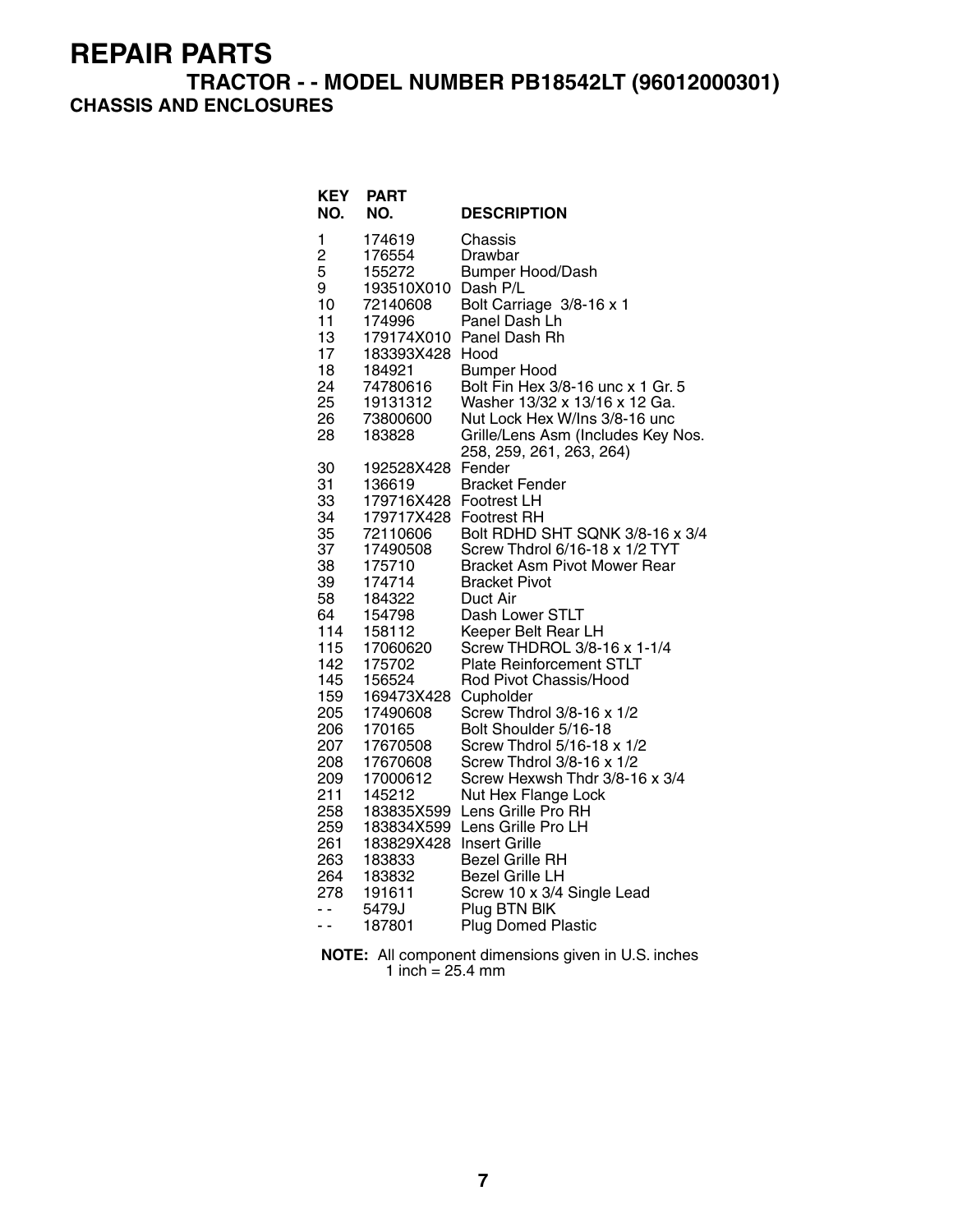**TRACTOR - - MODEL NUMBER PB18542LT (96012000301)** 

**DRIVE**

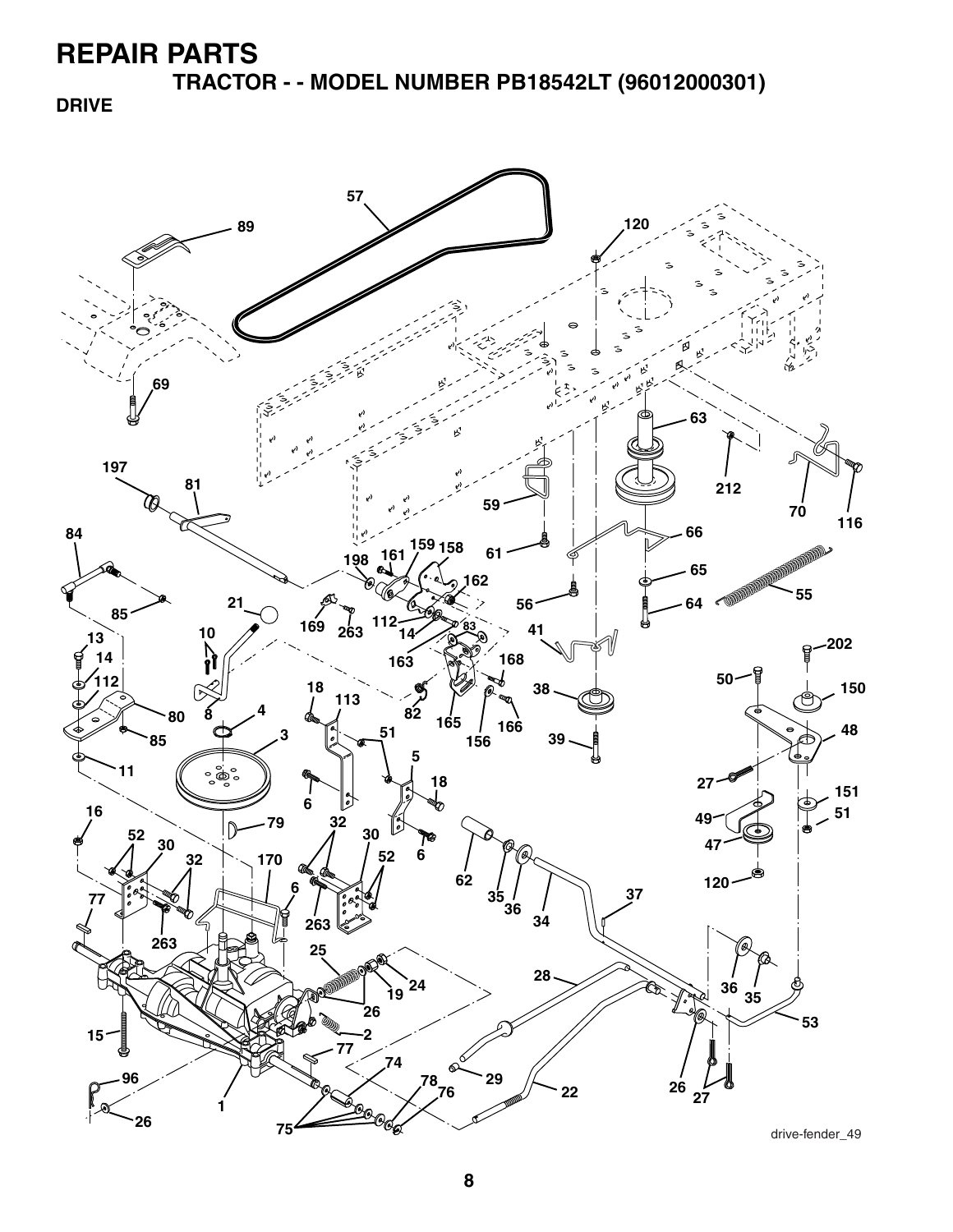# **TRACTOR - - MODEL NUMBER PB18542LT (96012000301)**

#### **DRIVE**

| <b>KEY</b><br>NO. | <b>PART</b><br>NO.   | <b>DESCRIPTION</b>                                                 | <b>KEY</b><br>NO. | <b>PART</b><br>NO.         | <b>DESCRIPTION</b>                                  |
|-------------------|----------------------|--------------------------------------------------------------------|-------------------|----------------------------|-----------------------------------------------------|
| 1.                | 222222               | Transaxle Peerless (206-545C)<br>(Order parts from transaxle manu- | 62<br>63          | 8883R<br>175410            | Cover Pedal Blk Round<br><b>Engine Pulley</b>       |
|                   |                      | facturer)                                                          | 64                | 173937                     | <b>Bolt Hex</b>                                     |
| 2                 | 146682               | Spring Return Brake T/a Zinc                                       | 65                | 10040700                   | Washer Lock Hvy Hlcl Spr 7/16                       |
| 3                 | 123666X              | Pulley Transaxle 18" tires                                         | 66                | 154778                     | Keeper Belt Engine Foolproof                        |
| 4                 | 12000028             | Ring Retainer # 5100-62                                            | 69                | 142432                     | Screw Hex wsh HiLo 1/4 x 1/2 unc                    |
| 5                 | 121520X              | Strap Torque 30 Degrees                                            | 70                | 134683                     | Guide Belt Mower Drive RH                           |
| $\,6$             | 17060512             | Screw 5/16-18 x 3/4                                                | 74                | 137057                     | Spacer Axle                                         |
| $\bf8$<br>10      | 192706<br>76020416   | Rod Shift Fender Adjust Lt                                         | 75<br>76          | 121749X<br>12000001        | Washer 25/32 x 1-1/4 x 16 Ga                        |
| 11                | 105701X              | Pin Cotter 1/8 x 1 Cad<br>Washer Plate Shf 388 Sq Hole             | 77                | 123583X                    | E-ring #5133-75<br>Key Square 2 0 x 1845/1865       |
| 13                | 74550412             | Bolt 1/4-28 Unf Gr 8 W/Patch                                       | 78                | 121748X                    | Washer 25/32 x 1-5/8 x 16 Ga                        |
| 14                | 10040400             | Washer Lock Hvy Helical                                            | 79                | 2228M                      | Key Woodruff #9 3/16 x 3/4                          |
| 15                | 74490544             | Bolt Hex FLGHD 5/16-18 Gr. 5                                       | 80                | 145090                     | Arm Shift                                           |
| 16                | 73800500             | Nut Lock Hex w/ins 5/16-18                                         | 81                | 165592                     | Shaft Asm Cross Tapered PMST/20                     |
| 18                | 74780616             | Bolt, Fin Hex 3/8-16 unc x 1 Gr. 5                                 | 82                | 165711                     | Spring Torsion T/a                                  |
| 19                | 73800600             | Nut Lock 3/8-16 unc                                                | 83                | 19171216                   | Washer 17/32 x 3/4 x 16 Ga                          |
| 21                | 140845               | Knob                                                               | 84                | 166231                     | Link Transaxle PMST/20" Zinc                        |
| 22                | 130804               | Rod Brake Blk Zinc 26 840                                          | 85                | 150360                     | Nut Lock Center 1/4 - 28 FNTHD                      |
| 24                | 73350600             | Nut Hex Jam 3/8-16 unc                                             | 89                |                            | 192053X428 Console Shift STLT                       |
| 25                | 106888X              | Spring Rod Brake 2 00 Zinc                                         | 96                | 4497H                      | Retainer Spring 1"                                  |
| 26<br>27          | 19131316<br>76020412 | Washer 13/32 x 13/16 x 16 Ga.<br>Pin Cotter 1/8 x 3/4 Cad          | 112<br>113        | 19091210                   | Washer 9/32 x 3/4 x 10 Ga.                          |
| 28                | 175765               | Rod Brake Parking LT/YT                                            | 116               | 127285X<br>72140608        | Strap Torque LT<br>Bolt Rdhd Sq Neck 3/8-16 x 1     |
| 29                | 71673                | Cap Brake Parking                                                  | 120               | 73900600                   | Nut Lock Flg. 3/8-16 unc                            |
| 30                | 169592               | <b>Bracket Mtg Transaxle</b>                                       | 150               | 175456                     | <b>Spacer Retainer</b>                              |
| 32                | 74760512             | Bolt Hex Hd 5/16-18unc X 3/4                                       | 151               | 19133210                   | Washer 13/32 x 2 x 10                               |
| 34                | 175578               | Shaft Asm Pedal Foot                                               | 156               | 166002                     | Washer Srrted 5/16ID x 1.125                        |
| 35                | 120183X              | Bearing Nylon Blk 629 Id                                           | 158               | 165589                     | <b>Bracket Shift Mount</b>                          |
| 36                | 19211616             | Washer 21/32 x 1 x 16 Ga.                                          | 159               | 183900                     | Hub Shift                                           |
| 37                | 1572H                | Pin Roll 3/16 x 1"                                                 | 161               | 72140406                   | Bolt Rdhd Sqnk 1/4-20 x 3/4                         |
| 38                | 179114               | <b>Pulley Composite Flat</b>                                       | 162               | 73680400                   | Nut Crownlock 1/4-20 unc                            |
| 39                | 72110622             | Bolt RDH 3/8-16 unc x 2-3/4 Gr. 5                                  | 163               | 74780416                   | Bolt Hex Fin 1/4-20 unc x 1 Gr. 5                   |
| 41                | 175556               | Keeper Belt Flat Idler                                             | 165               | 165623                     | <b>Bracket Pivot Lever</b>                          |
| 47<br>48          | 127783<br>154407     | Pulley Idler V Groove Plastic<br><b>Bellcrank Asm</b>              | 166<br>168        | 17490510<br>165492         | Screw 5/16-18 x 5/8<br>Bolt Shoulder 5/16-18 x .561 |
| 49                | 123205X              | Retainer Belt Style Spring                                         | 169               | 165580                     | <b>Plate Fastening</b>                              |
| 50                | 72110612             | Bolt Hex Hd 3/8-16 unc X 1-1/2                                     | 170               | 187414                     | Keeper Belt Transaxle Gear                          |
| 51                | 73680600             | Nut Crownlock 3/8-16 unc                                           | 197               | 169613                     | Nyliner Snap-In                                     |
| 52                | 73680500             | Nut Crownlock 5/16-18 unc                                          | 198               | 169593                     | <b>Washer Nyliner</b>                               |
| 53                | 105710X              | Link Clutch                                                        | 202               | 72110614                   | Bolt Carr Sh 3/8-16 x 1-3/4 Gr. 5                   |
| 55                | 105709X              | Spring Return Clutch 6 75                                          | 212               | 145212                     | Nut Hexflange Lock                                  |
| 56                | 17060620             | Screw 3/8-16 x 1-1/4                                               |                   |                            |                                                     |
| 57                | 130801               | V-Belt Ground Drive 95 25                                          |                   |                            |                                                     |
| 59                | 169691               | Keeper Belt Span Ctr                                               |                   |                            | NOTE: All component dimensions given in U.S. inches |
| 61                | 17120614             | Screw 3/8-16 x .875                                                |                   | 1 inch = $25.4 \text{ mm}$ |                                                     |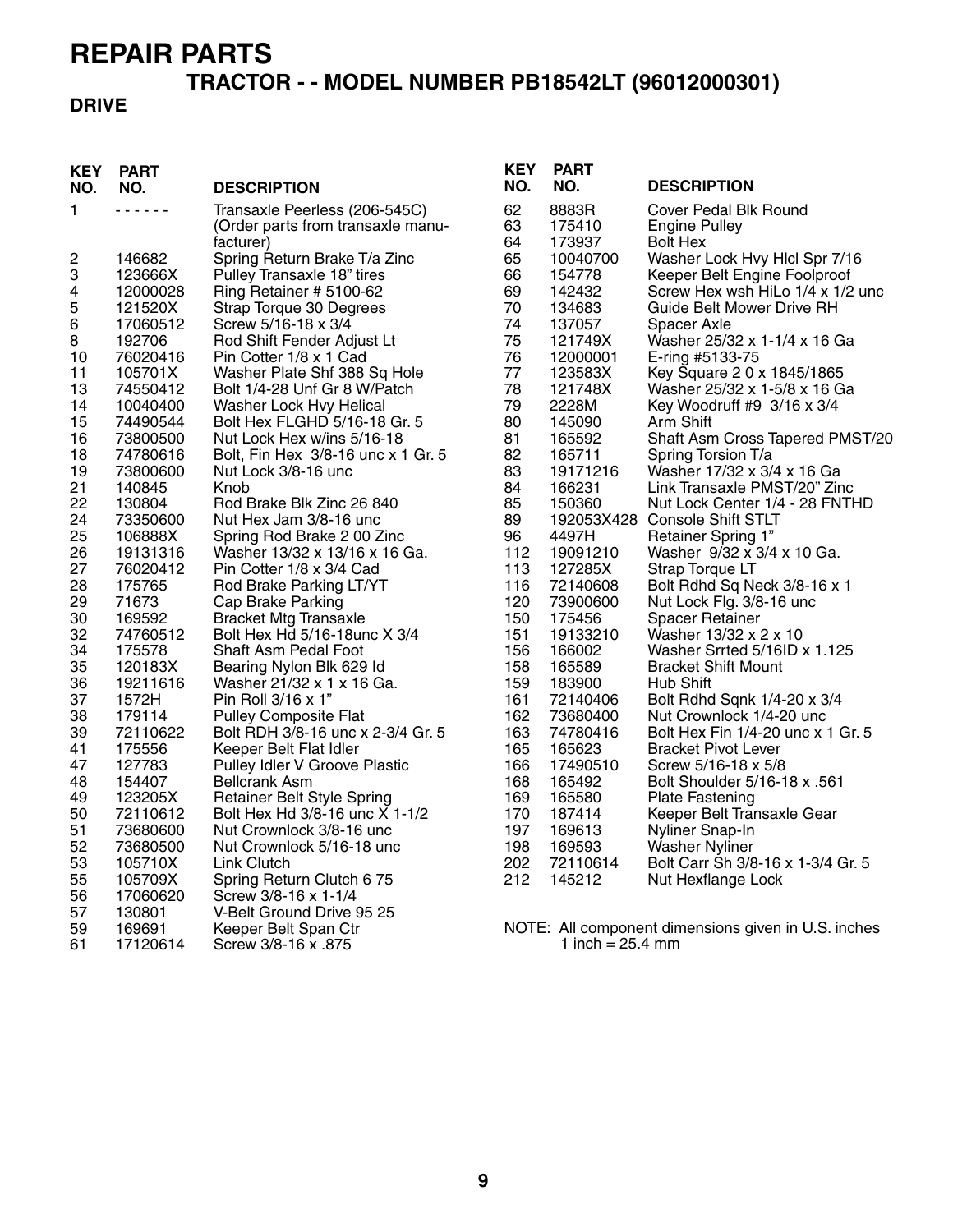**TRACTOR - - MODEL NUMBER PB18542LT (96012000301) STEERING ASSEMBLY**

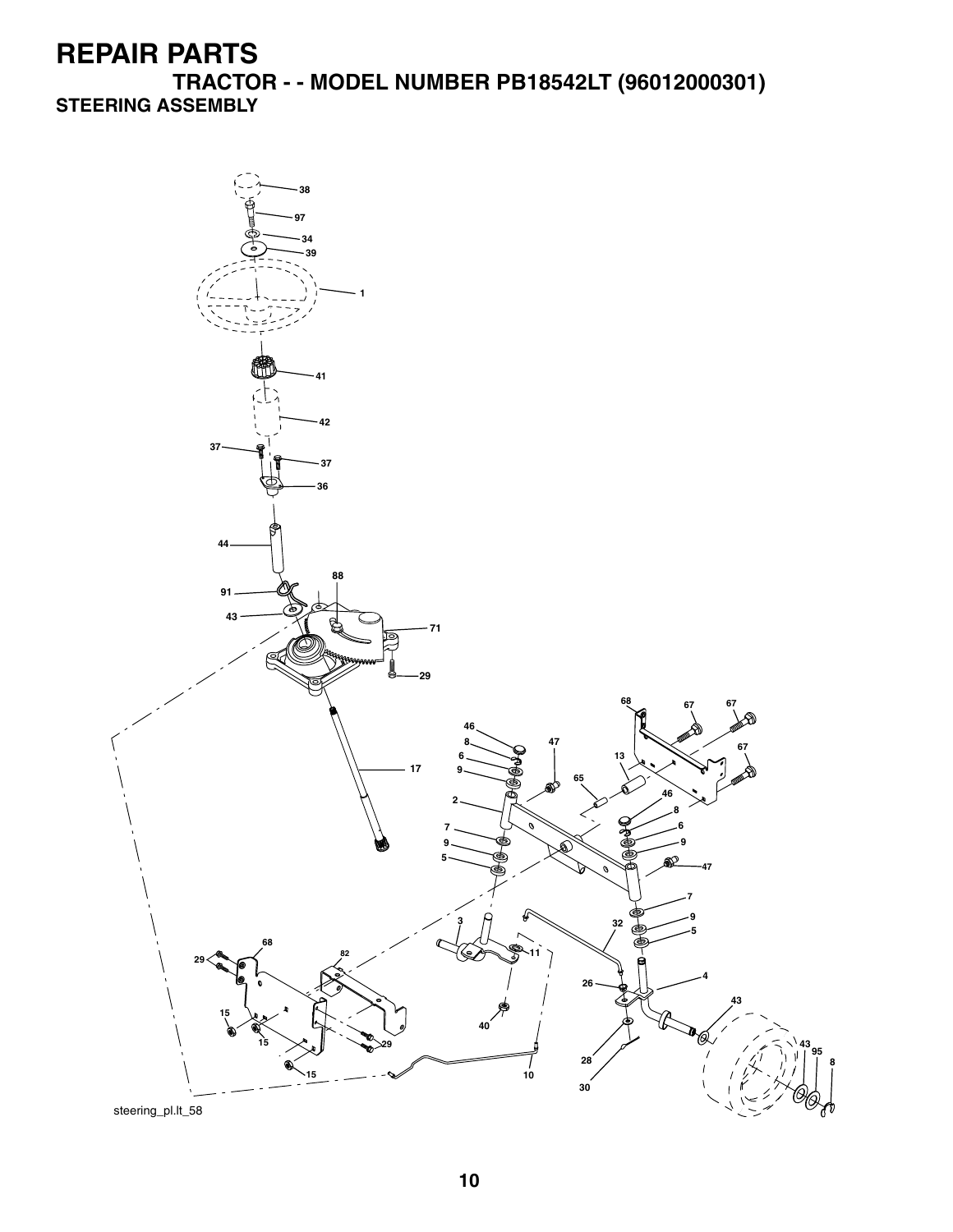**TRACTOR - - MODEL NUMBER PB18542LT (96012000301)** 

**STEERING ASSEMBLY**

| <b>KEY</b><br>NO. | <b>PART</b><br>NO. | <b>DESCRIPTION</b>                              |
|-------------------|--------------------|-------------------------------------------------|
| 1                 |                    | 186093X428 Wheel Steering                       |
| 2                 | 175131             | Axle Asm                                        |
| 3                 | 169840             | Spindle Asm LH                                  |
| 4                 | 169839             | Spindle Asm RH                                  |
| 5                 | 6266H              | <b>Bearing Race Thrust Harden</b>               |
| 6                 | 121748X            | Washer 25/32 x 1-5/8 x 16 Ga.                   |
| 7                 | 19272016           | Washer 27/32 x 1-1/4 x 16 Ga.                   |
| 8                 | 12000029           | Ring Klip #t5304-75                             |
| 9<br>10           | 3366R              | Bearing                                         |
| 11                | 175121<br>10040600 | Link Drag<br>Washer Lock Hvy Hicl Spr 3/8       |
| 13                | 136518             | Spacer Brg Axle Front                           |
| 15                | 145212             | Nut Hex Flange Lock                             |
| 17                | 190753             | <b>Shaft Asm Steering</b>                       |
| 26                | 126847X            | Bushing Link Drag                               |
| 28                | 19131416           | Washer 13/32 x 7/8 x 16 Ga.                     |
| 29                | 17000612           | Screw 3/8-16 x .75                              |
| 30                | 76020412           | Pin Cotter 1/8 x 3/4                            |
| 32                | 192757             | Rod Tie                                         |
| 34                | 10040500           | Washer Lock Hvy HLCL Spr. 5/16                  |
| 36                | 155099             | <b>Bushing Strg</b>                             |
| 37                | 152927             | Screw                                           |
| 38                | 186095X428         | Insert Cap Strg Wh                              |
| 39                | 19113812           | Washer 11/32 ID x 2-3/8 OD x 12 Ga.             |
| 40                | 73540600           | Crownlock nut                                   |
| 41                | 186737             | <b>Adaptor Wheel Strg</b>                       |
| 42                | 145054X428         | Boot Steering Dash                              |
| 43<br>44          | 121749X            | Washer 25/32 x 1 1/4 x 16 Ga.                   |
| 46                | 190752             | <b>Extension Steering Shaft</b>                 |
| 47                | 121232X<br>183226  | Cap Spindle Fr Top Blk<br><b>Fitting Grease</b> |
| 65                | 160367             | Spacer Brace Axle                               |
| 67                | 72110618           | Bolt RDHD SQNK 3/8-16 x 2 1/4                   |
| 71                | 175146             | <b>Steering Asm</b>                             |
| 68                | 169827             | Axle, Brace                                     |
| 82                | 169835             | <b>Bracket Susp Chassis Front</b>               |
| 88                | 175118             | Bolt Shoulder 7/16-20 unc                       |
| 91                | 175553             | <b>Clip Steering</b>                            |
| 95                | 188967             | Washer Harden .739 x 1.637 x 060                |
| 97                | 74780564           | Bolt 5/16-18 UNC x 4 L Gr. 5                    |
|                   |                    |                                                 |

**NOTE:** All component dimensions given in U.S. inches 1 inch = 25.4 mm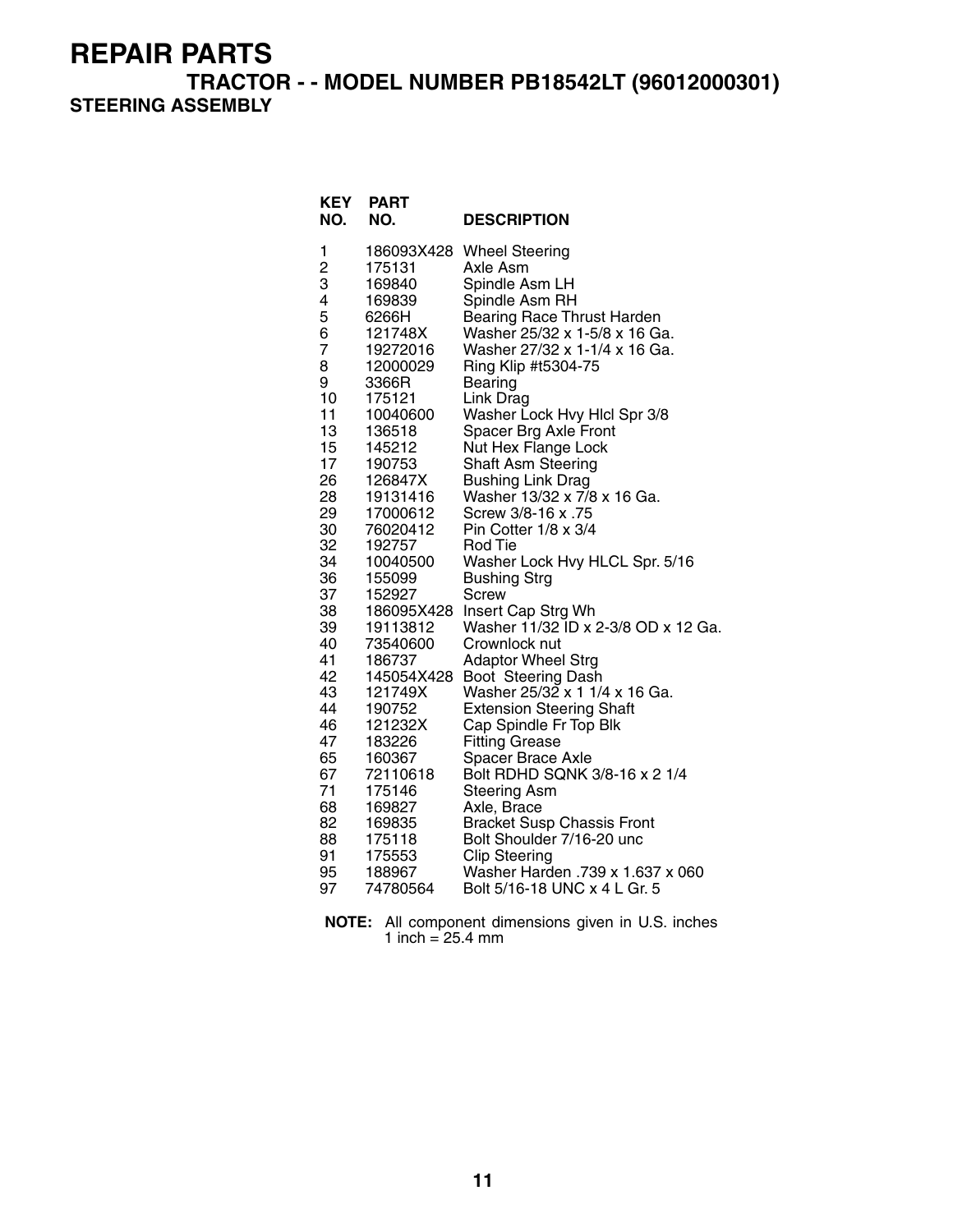**TRACTOR - - MODEL NUMBER PB18542LT (96012000301) SEAT ASSEMBLY**



seat\_lt.knob\_13

| PART<br>NO. | <b>DESCRIPTION</b>             |
|-------------|--------------------------------|
| 188712      | Seat                           |
|             | Bracket Pivot Seat 8 720       |
| 71110616    | Bolt Fin Hex 3/8-16 unc x 1    |
| 19131610    | Washer 13/32 x 1 x 10 Ga.      |
| 145006      | Clip Push-In                   |
| 73800600    | Nut Hex w/Ins. 3/8-16 unc      |
| 124181X     | Spring Seat Cprsn 2 250 Blk Zi |
| 17000616    | Screw 3/8-16 x 1.5 Smgml       |
| 19131614    | Washer 13/32 x 1 x 14 Ga.      |
| 182493      | Pan Seat                       |
| 166369      | <b>Knob Seat</b>               |
| 174648      | <b>Bracket Mounting Switch</b> |
|             | 140551                         |

| KEY<br>NO.                                         | <b>PART</b><br>NO.                                                                               | <b>DESCRIPTION</b>                                                                                                                                                                                                                                                      |
|----------------------------------------------------|--------------------------------------------------------------------------------------------------|-------------------------------------------------------------------------------------------------------------------------------------------------------------------------------------------------------------------------------------------------------------------------|
| 13<br>14<br>15<br>16<br>17<br>21<br>22<br>24<br>25 | 121248X<br>72050412<br>134300<br>121250X<br>123976X<br>171852<br>73800500<br>19171912<br>127018X | Bushing Snap Blk Nyl 50 ld<br>Bolt Rdhd Sqnk 1/4-20 x 1-1/2<br>Spacer Split 28x 88<br><b>Spring Cprsn</b><br>Nut Lock 1/4 Lge Flg Gr. 5 Zinc<br>Bolt Shoulder 5/16-18 unc<br>Nut Hex Lock W/Ins 5/16-18<br>Washer 17/32 x 1-3/16 x 12 Ga.<br>Bolt Shoulder 5/16-18 x 62 |
| .                                                  |                                                                                                  |                                                                                                                                                                                                                                                                         |

**NOTE:** All component dimensions given in U.S. inches 1 inch  $= 25.4$  mm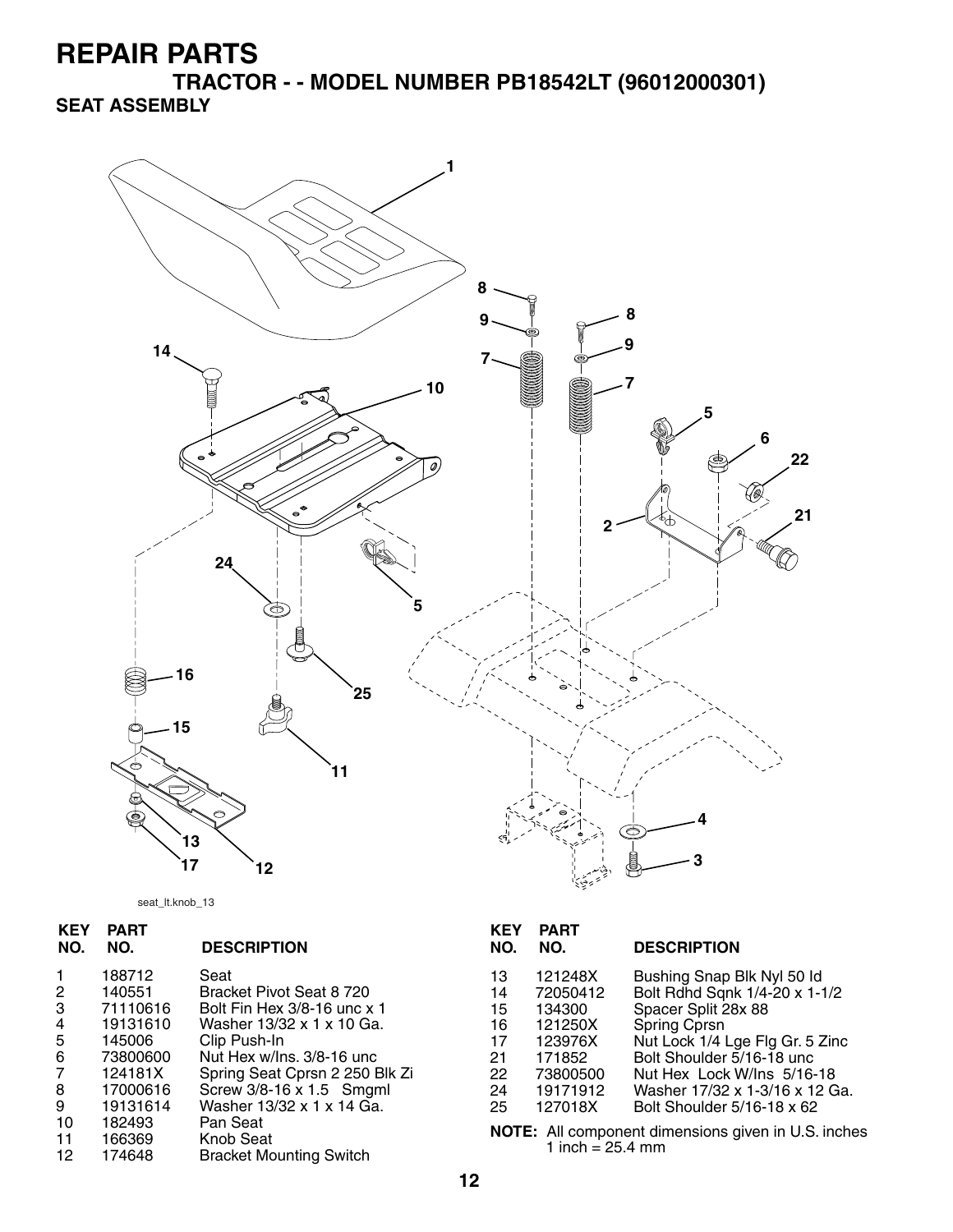**TRACTOR - - MODEL NUMBER PB18542LT (96012000301) ENGINE**

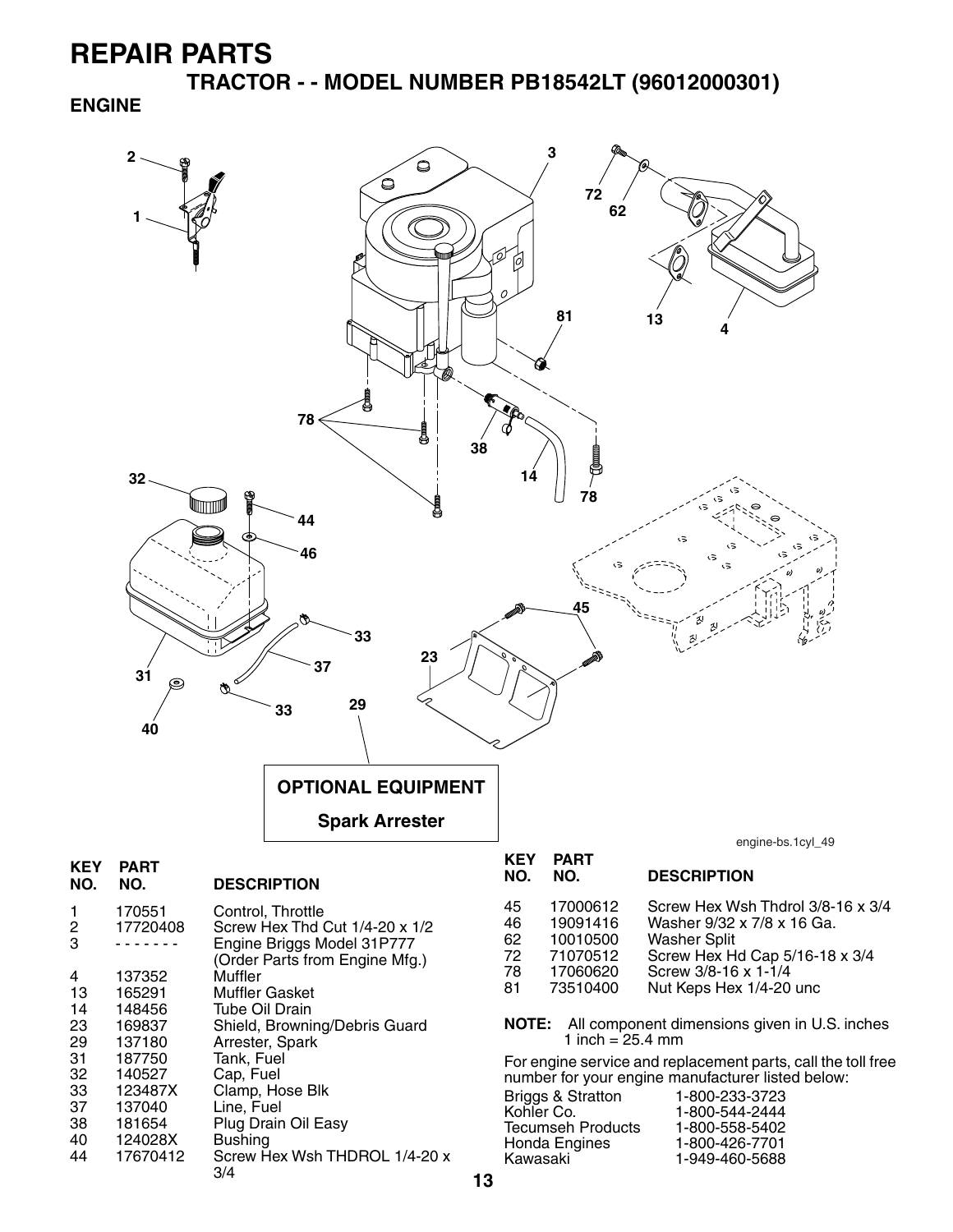**TRACTOR - - MODEL NUMBER PB18542LT (96012000301) MOWER DECK**

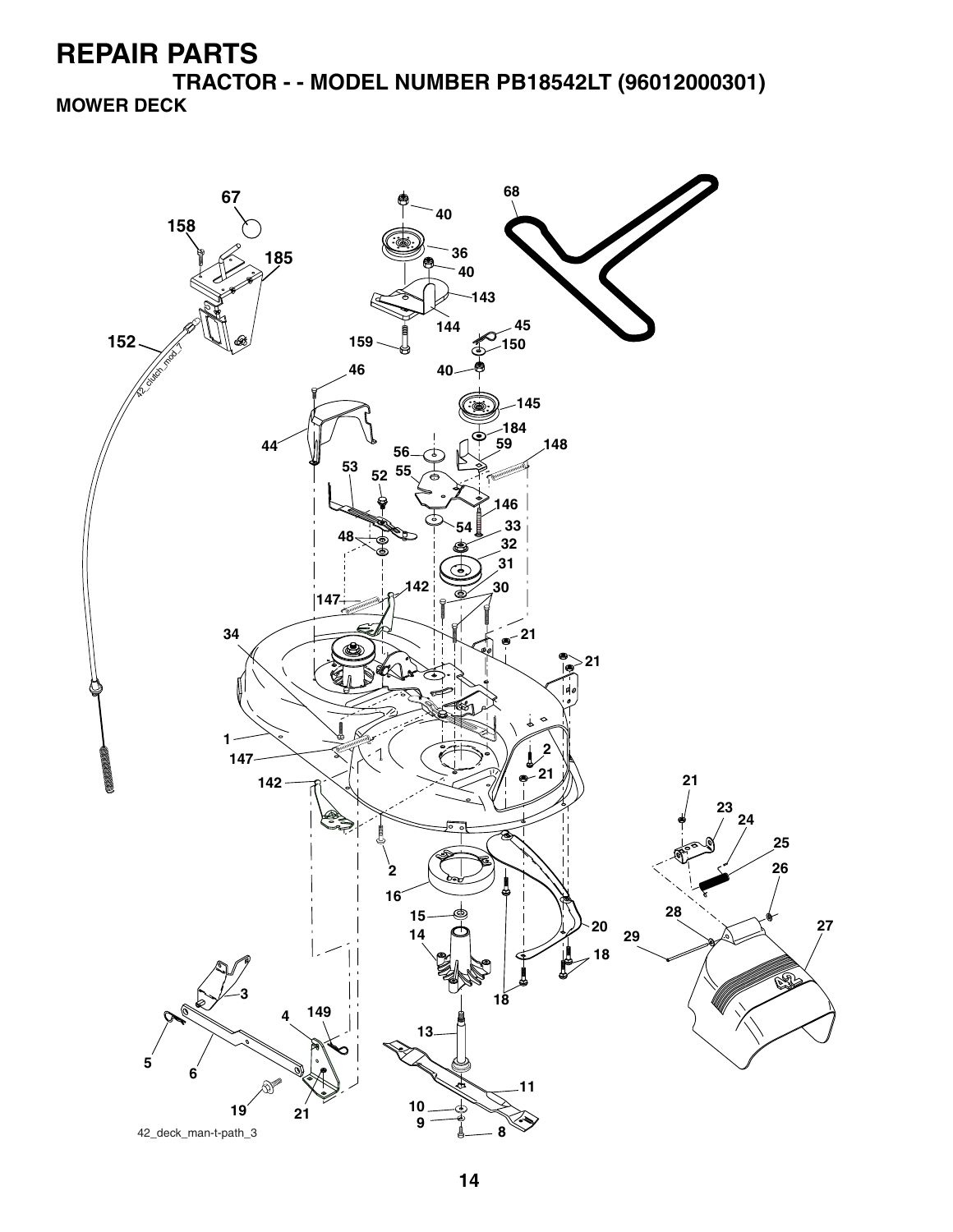36 131494 Pulley, Idler, Flat

#### **TRACTOR - - MODEL NUMBER PB18542LT (96012000301) MOWER DECK**

| <b>KEY</b>    | <b>PART</b>        |                                                     | <b>KEY</b> | <b>PART</b>                |                                                            |
|---------------|--------------------|-----------------------------------------------------|------------|----------------------------|------------------------------------------------------------|
| NO.           | NO.                | <b>DESCRIPTION</b>                                  | NO.        | NO.                        | <b>DESCRIPTION</b>                                         |
| 1             | 165892             | Mower Deck Assembly, 42"                            | 40         | 73900600                   | Nut Lock 3/8-16                                            |
| 2             | 72140506           | <b>Bolt</b>                                         | 44         | 140088                     | Guard, Mandrel, LH                                         |
| 3             | 138017             | Bracket Asm Fr. Sway Bar 3/42                       | 45         | 4497H                      | Retainer                                                   |
| 4             | 165460             | Bracket Asm Deck 42" Sway Bar                       | 46         | 137729                     | Screw, Thdrol 1/4-20 x 5/8 T                               |
| 6             | 178024             | <b>Bar Sway Deck</b>                                | 48         | 133944                     | Washer, Hardened                                           |
| 8             | 850857             | Bolt 3/8-24 x 1.25 Gr. 8 patched                    | 52         | 139888                     | Bolt, Shoulder 5/16-18 unc                                 |
| 9             | 10030600           | Washer, Lock                                        | 53         | 184907                     | Arm Assembly, Pad, Brake                                   |
| 10            | 140296             | Washer, Hardened                                    | 54         | 178515                     | Washer, Hardened                                           |
|               |                    | (The following Blades are available)                | 55         | 155046                     | Arm, Idler                                                 |
| 11            | 138971             | Blade Mower 42" Hi-Lift (for bagging                | 56         | 165723                     | Spacer, Retainer                                           |
|               |                    | and discharging)                                    | 59         | 141043                     | <b>Guard TUV Idler</b>                                     |
| $\sim$ $\sim$ | 134149             | Blade, Mulching 42" Std (for mulch-                 | 67         | 171598                     | Knob Round                                                 |
|               |                    | ing mowers only)                                    | 68         | 144959                     | V-Belt, 42" Mower                                          |
| $ -$          | 139775             | Blade Mulching 42" Premium (For                     | 142        | 165890                     | Arm Spring Brake Mower                                     |
|               |                    | better wear when mulching)                          | 143        | 157109                     | Bracket Arm Idler 42"                                      |
| 13            | 137645             | Shaft Assembly, Mandrel, Vented                     | 144        | 158634                     | Keeper Belt 42" Clutch Cable                               |
| 14            | 128774             | Housing, Mandrel, Vented                            | 145        | 165888                     | <b>Pulley Idler Flat</b>                                   |
| 15            | 110485X            | Bearing, Ball, Mandrel                              | 146        | 171977                     | <b>Bolt Carriage Idler</b>                                 |
| 16            | 174493             | Stripper, Mandrel Deck                              | 147        | 131335                     | <b>Spring Extension</b>                                    |
| 18            | 72140505           | Bolt, Carriage 5/16-18 x 5/8                        | 148        | 169022                     | Spring Return Idler                                        |
| 19            | 132827             | Bolt, Shoulder                                      | 149        | 165898                     | <b>Retainer Spring Yellow</b>                              |
| 20            | 159770             | Baffle, Vortex                                      | 150        | 19091210                   | Washer 9/32 x 3/4 x 10 Ga.                                 |
| 21            | 73680500           | Nut                                                 | 152        | 169676                     | Clutch Cable 42"                                           |
| 23            | 177563             | Bracket, Deflector Mower 42"                        | 158        | 17720408                   | Screw Hex Thd Cut 1/4-20 x 1/2                             |
| 24            | 105304X            | Cap, Sleeve 80 x 112 Blk Mower                      | 159        | 72140614                   | Bolt Rdhd Sqn 3/8-16 unc x 1-3/4                           |
| 25            | 123713X            | Spring, Torsion, Deflector 2 52                     | 184        | 19131410                   | Washer 13/32 x 7/8 x 10 Ga.                                |
| 26            | 110452X            | Nut, Push Phos & Oil                                | 185        | 188234                     | Head Asm Cable Clutch                                      |
| 27            | 130968X428         | Shield, Deflector 42" Blk                           | $ -$       | 130794                     | Mandrel Assembly (Includes Hous-                           |
| 28            | 19111016           | Washer 11/32 x 5/8 x 16 Ga.                         |            |                            | ing Shaft and Shaft Hardware Only                          |
| 29            | 131491             | Rod, Hinge 42" 6 75 W/G                             |            |                            | - Pulley Not Included)                                     |
| 30            | 173984             | <b>Screw Thdrol</b>                                 | - -        | 171639                     | Replacement Mower, Complete                                |
| 31            | 187690             | Washer, Spacer Mower Vented                         |            |                            |                                                            |
| 32            | 153535             | Pulley, Mandrel                                     |            |                            |                                                            |
| 33            | 178342             | Nut, Toplock                                        |            |                            | <b>NOTE:</b> All component dimensions given in U.S. inches |
| 34<br>OC.     | 72110612<br>101101 | Bolt Carr SH 3/8-16 x 1-1/2 Gr.5<br>$DU$ ldlar Elat |            | 1 inch = $25.4 \text{ mm}$ |                                                            |